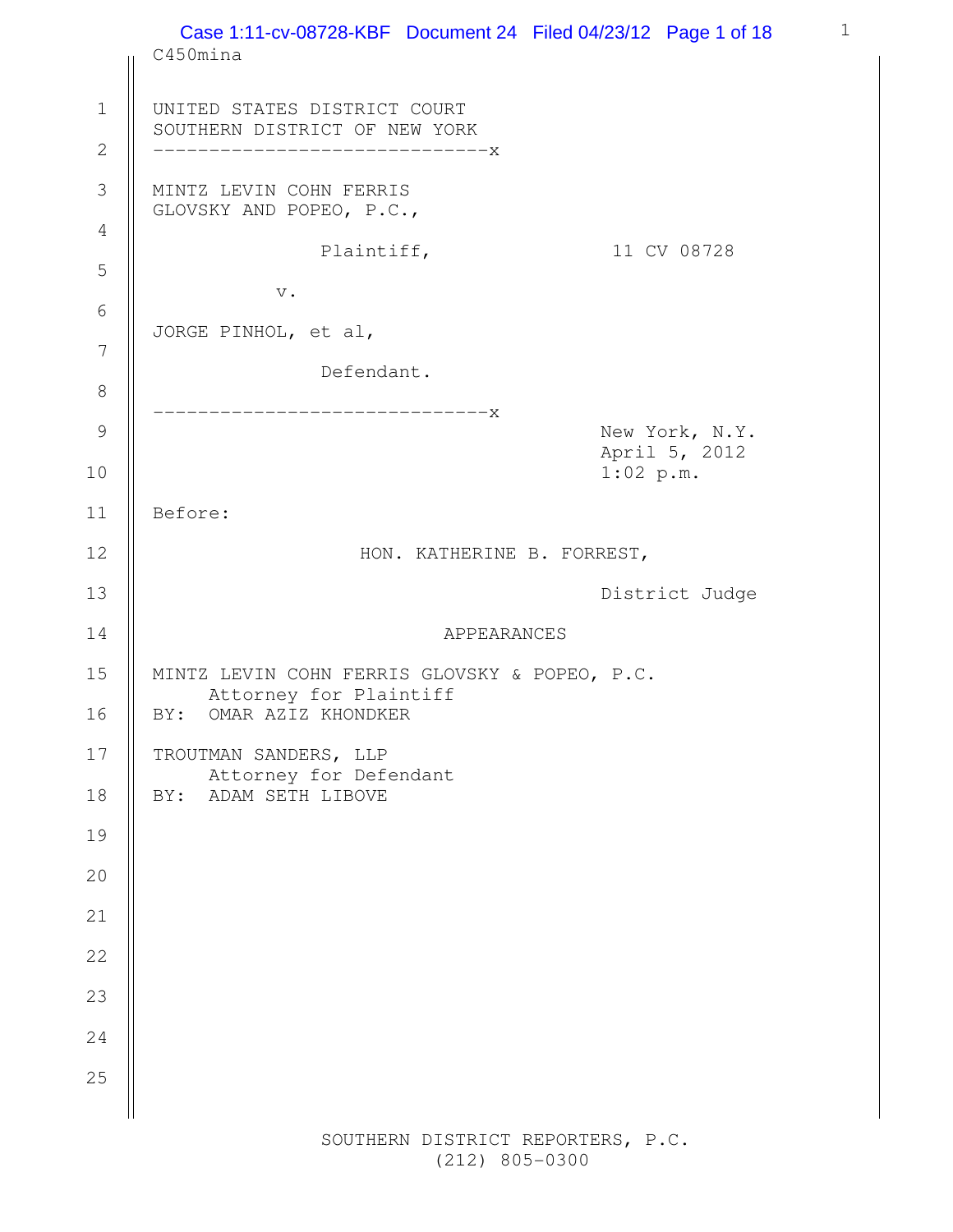C450mina 2 1 (In open court) 2 || THE COURT: Good afternoon. Be seated. Thank you. 3 || THE CLERK: Mintz Levin Cohn Ferris Glovsky and Popeo, 4 | P.C. versus Jorge Pinhol, et al, 11 CV 08728. 5 || MR. KHONDKER: Omar Khondker, appearing for pro se 6 plaintiff. 7 | THE COURT: Good afternoon, Mr. Khondker. 8 || MR. LIBOWE: Good afternoon, Judge. Adam S. Libowe, 9 | appearing on behalf of defendant John Risley. 10 **THE COURT:** And how about the other defendants? 11 MR. KHONDKER: Your Honor, we're making efforts to 12  $\parallel$  serve them. As you know, the formal way to do it, through the 13 Hague Convention, it's an expensive, time-consuming process. 14 We are trying to see if we can waive service of summons. And I 15 have people in London right now taking the amended complaint 16  $\parallel$  over to the registered addresses and, hopefully, we'll know 17 || very soon if they will waive summons of service at least for 18 defendants Jorge Pinhol and Beverly Securities, Limited. 19 || THE COURT: Mr. Libowe, do you have any reason to 20 | believe that you are going to be representing the other 21 | defendants if they are served? 22 || MR. LIBOWE: No, we do not, Judge. 23 || THE COURT: I was going to ask you whether or not you 24 thought you could facilitate acceptance of service. 25 || MR. LIBOWE: Unfortunately, I'm not in a position to Case 1:11-cv-08728-KBF Document 24 Filed 04/23/12 Page 2 of 18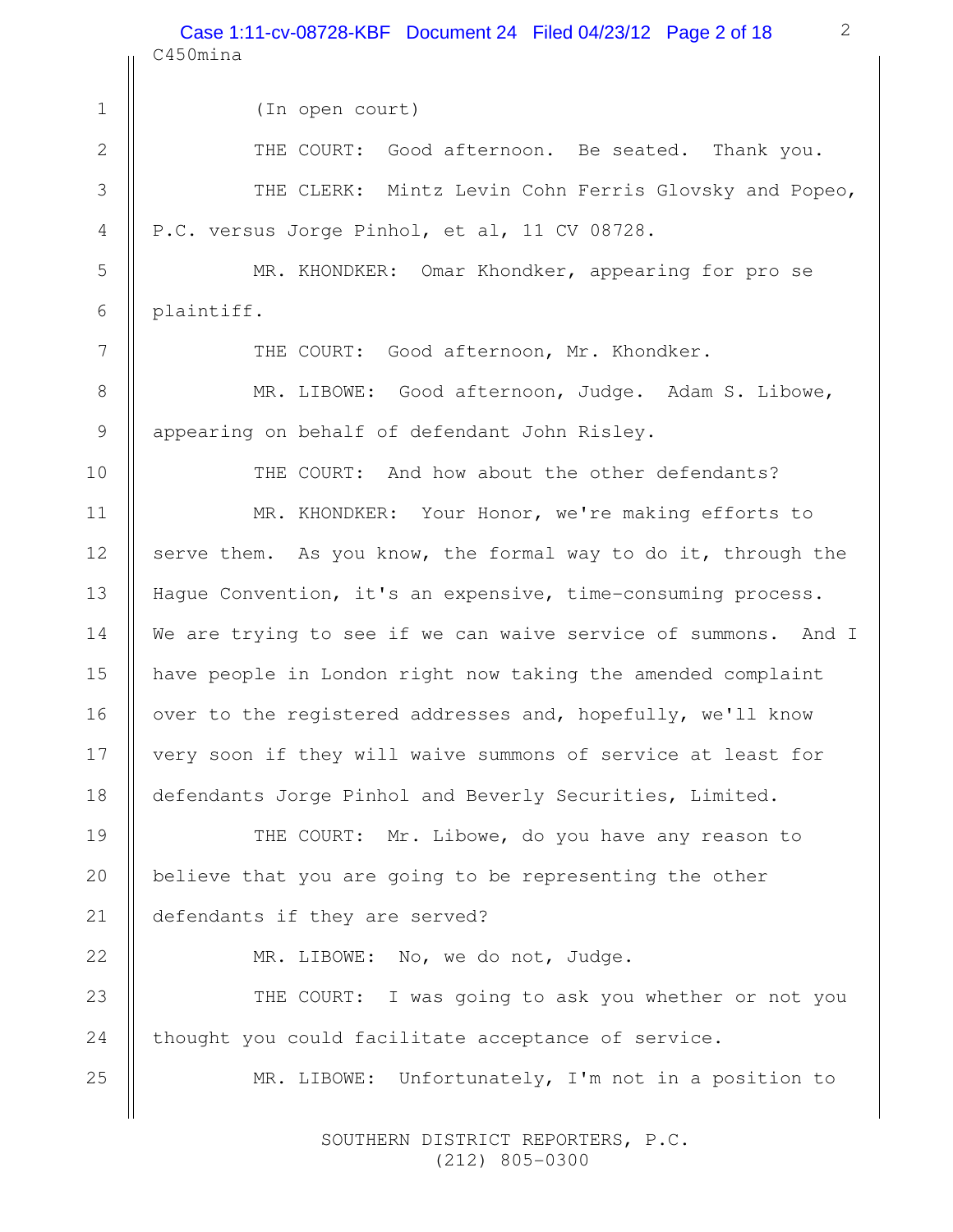C450mina Case 1:11-cv-08728-KBF Document 24 Filed 04/23/12 Page 3 of 18

1 | do that, your Honor.

2 || THE COURT: We'll get there eventually through 3 || appropriate conventions, or you will get there, Mr. Khondker, 4 | eventually through the appropriate conventions.

5 | Okay, I have reviewed, now, the amended complaint, and 6  $\parallel$  have a couple of questions, and then want to talk about where 7 | we go next. The complaint, in my view  $-$  and I would like to 8 | hear from you, Mr. Libowe, in terms of whether or not you have 9 || a different view, appears on its face to state a claim. The 10 || merits of that claim, I think, are to be determined, that is 11 | why we're here. But it does seem as if it alleges a contract, 12 Sets forth a contract, says that there was performance and that 13  $\parallel$  there was a breach, and there were damages as a result of that 14 | breach. And there may be some other  $-$  trying to think if you 15  $\parallel$  have got the breach of contract claim  $-$  that, and quantum 16 || meruit, are two claims. So I think both of those have been 17 | fairly stated.

18 || At this point in time, do you have a view as to 19 whether or not you disagree with that?

20 || MR. LIBOWE: Respectfully, Judge, we do disagree with  $\parallel$  that. We think it fails to state a claim as to either of those  $\parallel$  causes of action. Based on the allegations in the amended  $\parallel$  complaint itself, my client did not sign the engagement letter. 24 There is no indication my client was ever a client of Mintz  $\parallel$  Levin. And we think that under a plausible pleading standard,

> SOUTHERN DISTRICT REPORTERS, P.C. (212) 805-0300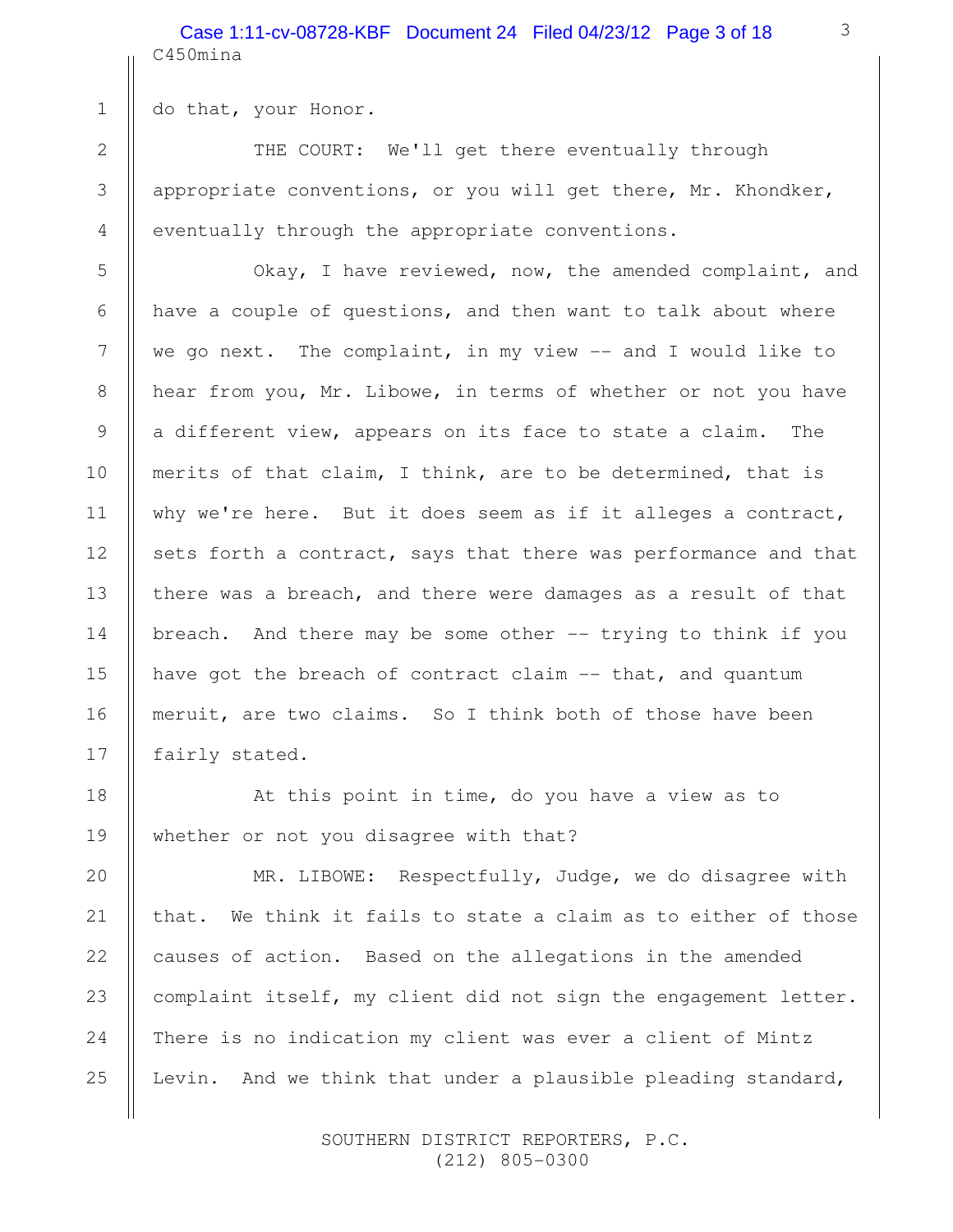C450mina Case 1:11-cv-08728-KBF Document 24 Filed 04/23/12 Page 4 of 18

1 || it does not state a claim at all.

2 || THE COURT: The complaint does allege, just to sort of 3 make sure we're all on the same page if you're going to spend  $4 \parallel$  your time briefing, that Mr. Risley was a recipient of multiple  $5 \parallel$  e-mails that were sent to the working group and that he, in 6  $\parallel$  fact said, I believe in one of the e-mails, something along the  $7 \parallel$  lines of -- and I'm not quoting: We've got a great deal of 8 | fire power together, now let's see if we can get something 9 done.

10 || Am I correct, Mr. Khondker?

11 | MR. KHONDKER: Yes, your Honor, you are.

12 || THE COURT: Okay. And that Mr. Risley, therefore, 13 Seemed to be acting on behalf of Mr. Lawson. Mr. Lawson did  $14$   $\parallel$  sign the engagement letter with a notation underneath the 15  $\parallel$  signature with authority, or by authority, something to that 16 || nature. So there seems to be enough indicia in the four 17 | corners of the complaint to provide a plausible view to this 18  $\parallel$  Court, or the basis for a plausible view, that Mr. Lawson was 19 || acting under the apparent authority, or actual authority, to be 20 | determined, of Mr. Risley.

21 || So when you undertake that he didn't sign, you should 22  $\parallel$  take it in the light of the fact that before the Court are the 23  $\parallel$  allegations in the complaint about Mr. Risley's direct 24 | communications and inclusion on the direct communications. 25 || MR. LIBOWE: With all due respect, your Honor, being

> SOUTHERN DISTRICT REPORTERS, P.C. (212) 805-0300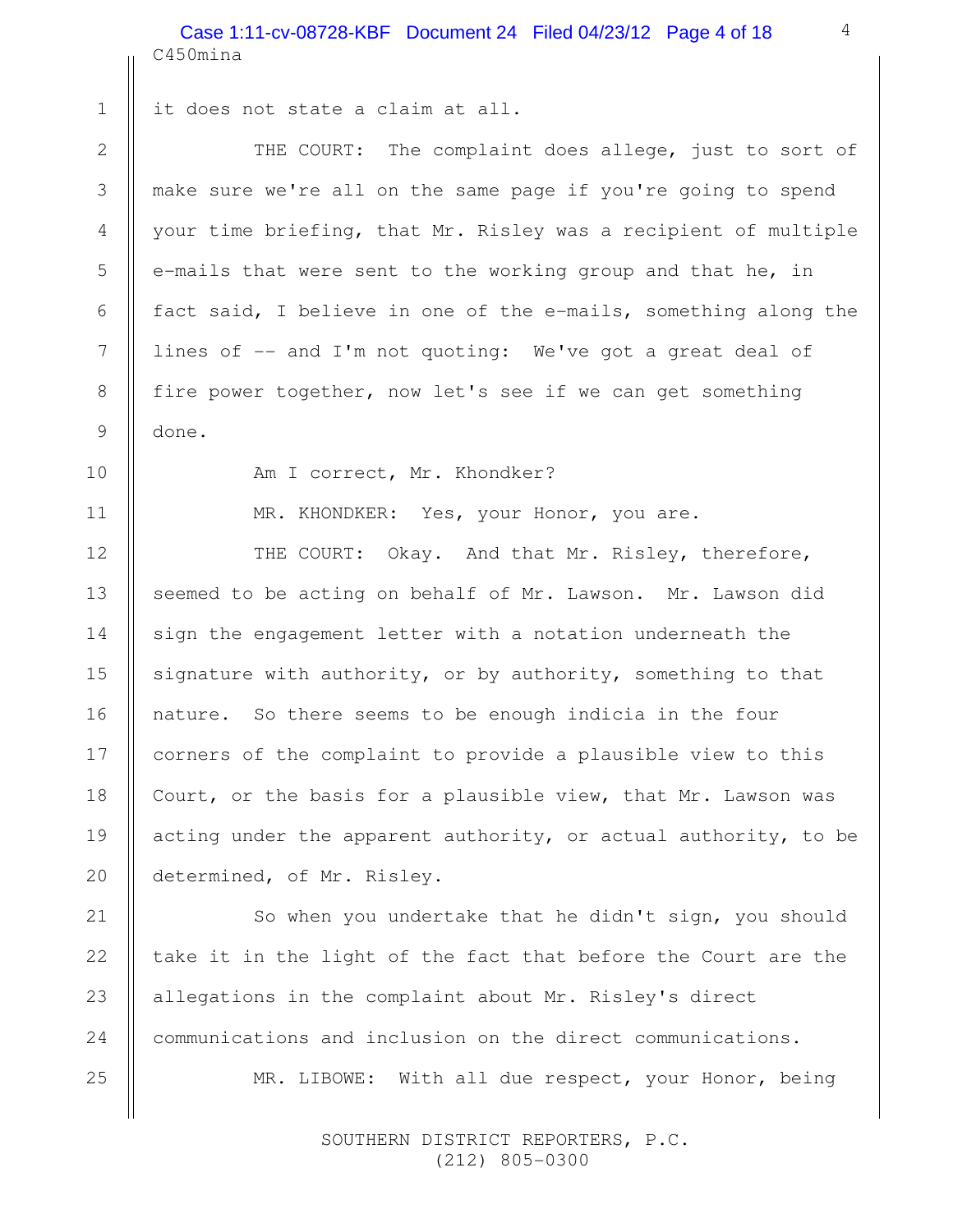# C450mina Case 1:11-cv-08728-KBF Document 24 Filed 04/23/12 Page 5 of 18

1 | copied on e-mails is not dispositive of being a client of a law 2 || firm. And it makes a whole lot of sense that he would get  $3 \parallel$  copied on e-mails and would send a kind of congratulatory  $4 \parallel$  e-mail because he was the representative of an affiliate that  $5$   $\parallel$  was funding the litigation. And due to that position, he had 6  $\parallel$  every expectation that he would be kept abreast of the status 7 | of the litigation, and would attend meetings from time to time 8 | with counsel. That does not make him a client. He is not a 9 | signator to the engagement letter, and you mentioned, Judge, 10 || that Mr. Lawson signed the engagement letter or annotates under 11 | it on behalf of, or pursuant to, a power of attorney  $-$ 

12 || THE COURT: I think by authority.

13 || MR. LIBOWE: By authority of. For three indicated 14 defendants; for Jorge Pinhol, for BSI, and for BSL.

15 Mr. Risley's name does not appear anywhere on the 16 engagement letter. And, further, in the allegations in 17 | complaint, there is mention of a meeting in Geneva. He was 18 | there with his personal solicitor, William Humphries. And to 19 || allege that he is somehow a client or partially disclosed or 20 || undisclosed principal when he is sitting right there, is 21 | completely inconsistent and, we think, implausible.

22 || So with all due respect, we don't think that this 23  $\parallel$  states a claim.

24 **THE COURT:** Okay, I understand your argument. And I, 25  $\parallel$  you know, do find important to the Court's consideration of Mr.

> SOUTHERN DISTRICT REPORTERS, P.C. (212) 805-0300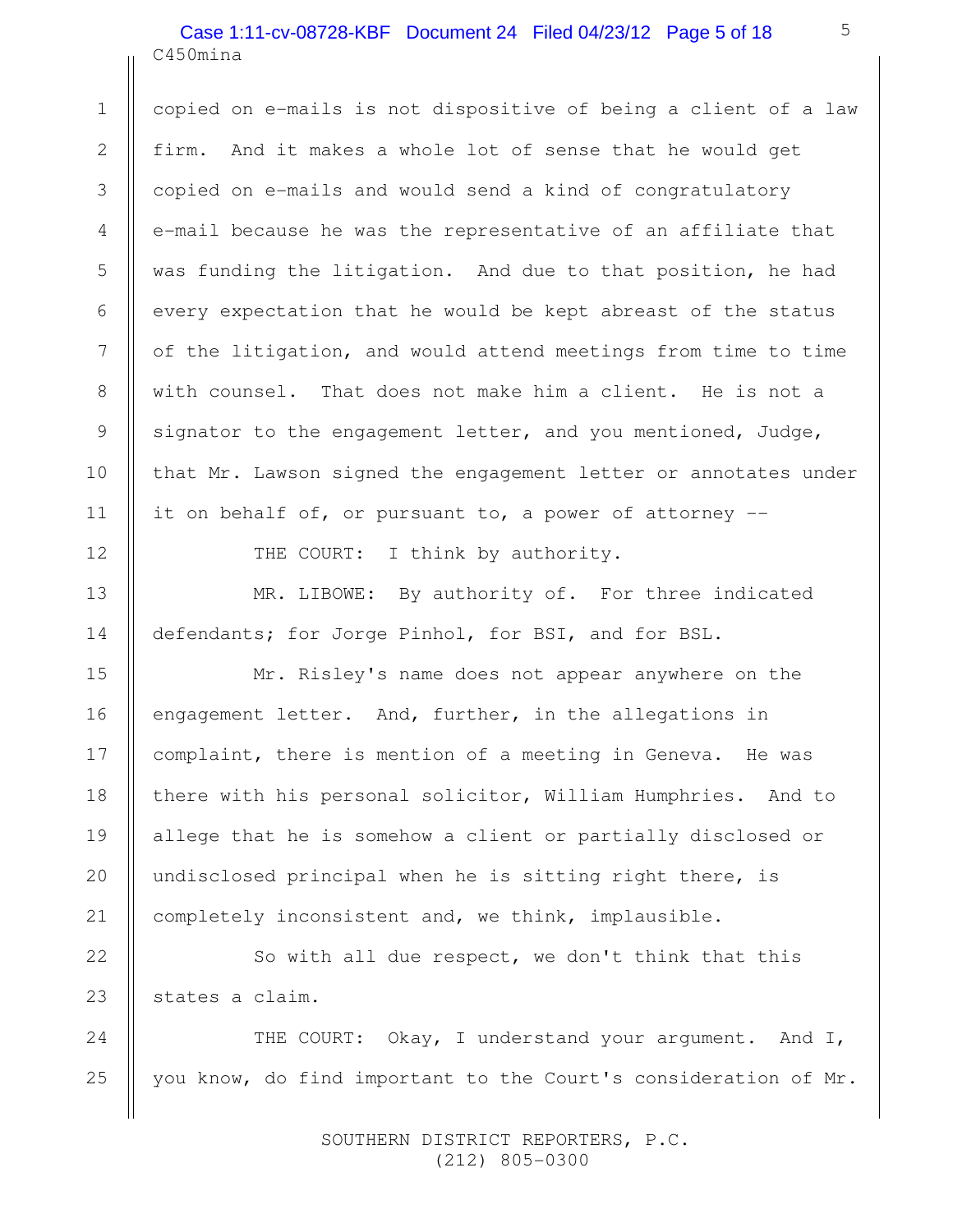# C450mina Case 1:11-cv-08728-KBF Document 24 Filed 04/23/12 Page 6 of 18

1 | Risley's position the fact that when he was writing his 2  $\parallel$  congratulatory e-mail, it was worded in the phrasing of we. So 3 || it did seem to suggest that he was part of a group, which is 4 | what the allegations in the complaint assert. And, remember,  $5$  || that what I am tasked with doing in construing a motion to 6 dismiss under Rule 12(b)(6) is to accept the allegations as  $7$  | true for the purposes of reviewing that motion. Not that the 8 | merits might show differently in that there is an allegation 9 || that there was a working group that was put together that had 10 multiple people involved, including Mr. Humphries. So the fact 11  $\parallel$  that Mr. Humphries showed up to a Geneva meeting is, for me, 12 given the allegations in the four corners of the complaint, 13 certainly not dispositive as to whether or not Mr. Risley was 14 | represented by only one of a number of individuals. I tell you 15  $\parallel$  all this, Mr. Libowe, just to have you think hard about whether 16 || or not you want to make a motion. It's not the kind of motion 17 Which preserves particular objections for the future, or 18 | something of that nature. It's just a motion that you would 19 || make, and have made, and you're entitled to make it. If you 20 want to make it, make it. But I will tell you, right now, I 21  $\parallel$  think this complaint states a claim. You can try to talk me  $22$  | out of it.

23 || MR. LIBOWE: We appreciate the Court's quidance in 24  $\parallel$  that respect, Judge.

25 || THE COURT: All right. Now, I am curious, to switch

 SOUTHERN DISTRICT REPORTERS, P.C. (212) 805-0300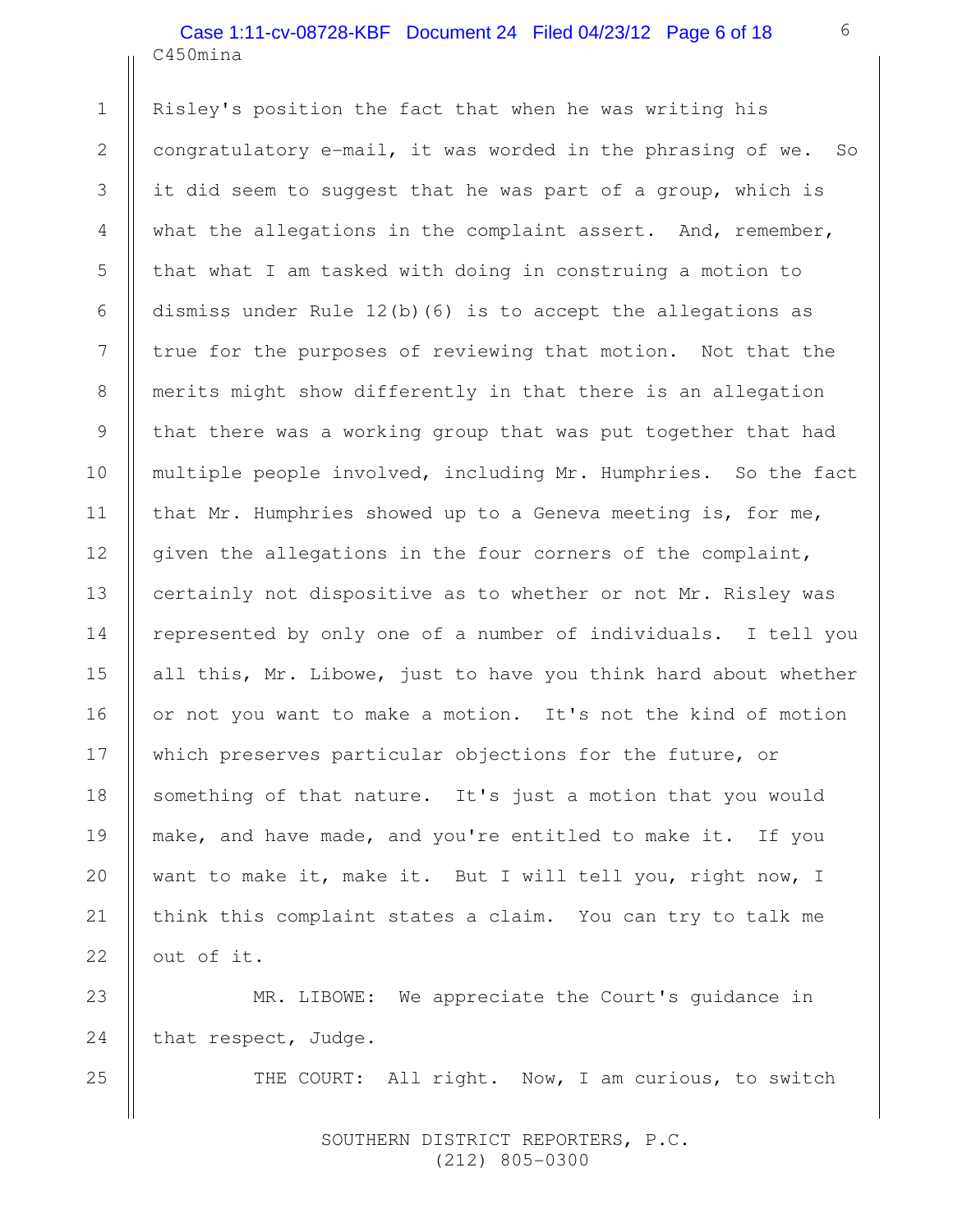C450mina Case 1:11-cv-08728-KBF Document 24 Filed 04/23/12 Page 7 of 18 7

1 | focus now to Mr. Khondker. 2 || Why didn't you sue -- what's that fellow's name, 3 | Lawson? Along with the others. Not that you had to, but why 4 didn't you? 5 MR. KHONDKER: Well, I mean I think it's pretty fair 6  $\parallel$  to say that both he and Mr. Humphries were not clients of our 7  $\parallel$  firm. I think that, together with Mintz Levin, the idea was 8 | that this group of lawyers was going to represent Mr. Pinhol, 9 Mr. Risley, BSL, BSI, and Mr. Humphries, and Mr. Lawson's 10 | involvement was that of co-counsel, rather than that of client. 11  $\parallel$  So we didn't believe that we are providing legal services, per 12 || se, to Mr. Lawson or to Mr. Humphries. 13 || THE COURT: But he was the agent of --14 || MR. KHONDKER: Right. 15 || THE COURT: -- the principals. 16 || MR. KHONDKER: Yes, your Honor. 17 || THE COURT: All right. I mean it's -- certainly, he 18  $\parallel$  is an important third-party witness, if not a -- if not 19 Somebody who you should have joined in the chain. 20 MR. KHONDKER: I see what you're saying, your Honor. 21 || THE COURT: Okay. All right, well, you have made your  $22$  | choices. 23 || Have you folks talked at all about settlement? Have 24  $\parallel$  your clients had any, conferred at all about settling this? 25 || MR. LIBOWE: I believe the client may have exchanged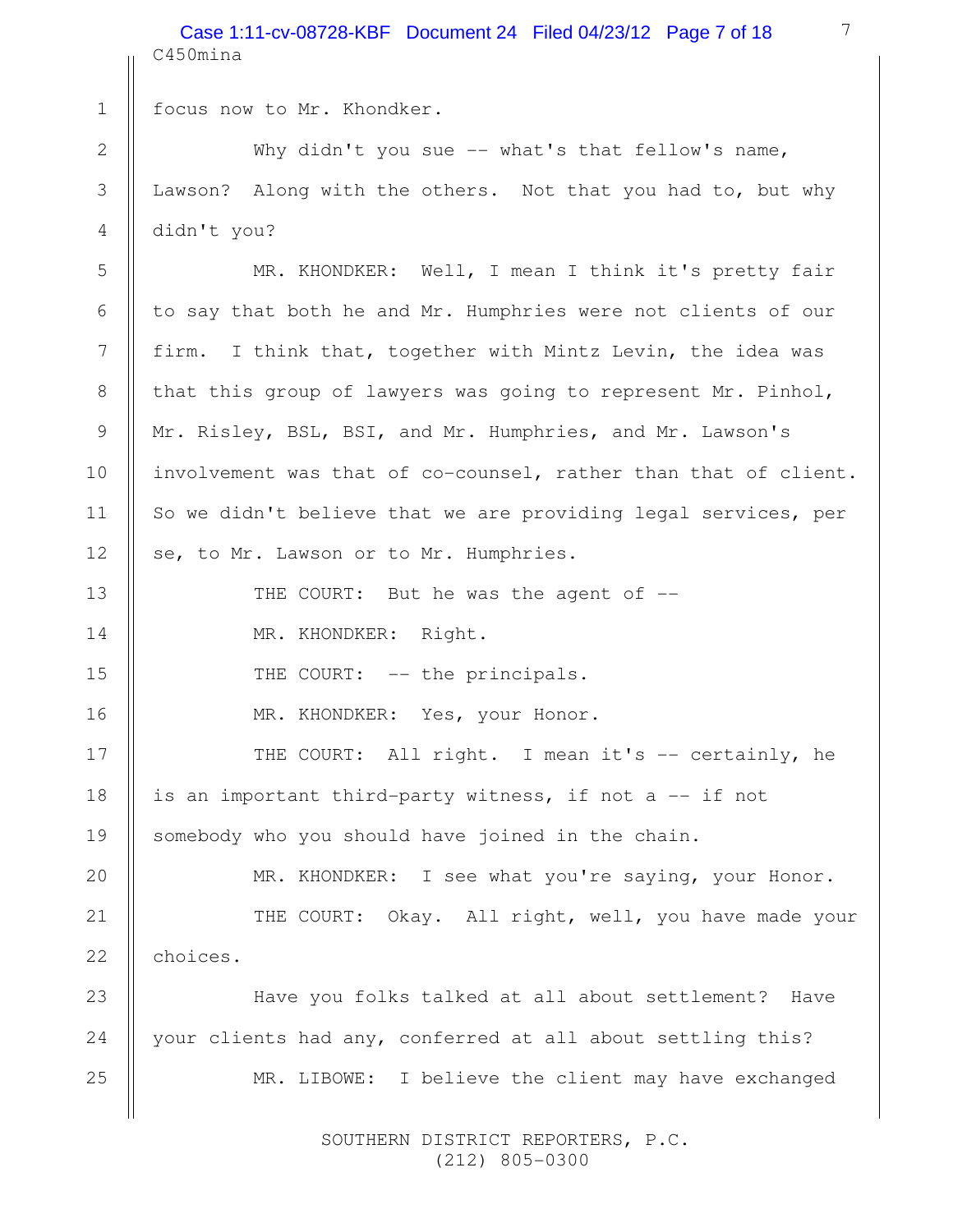# C450mina Case 1:11-cv-08728-KBF Document 24 Filed 04/23/12 Page 8 of 18

1 || some e-mails before litigation commenced, but I'm not hundred 2  $\parallel$  per sure.

3 || THE COURT: Okay. All right.

4 | In addition, Mr. Libowe, to your argument that Mr. 5 | Risley shouldn't be joined, and understanding that the other 6  $\parallel$  defendants are not here yet before this Court, have you yet  $7 \parallel$  formed a view as to what your clients, apart from the one that 8 | is mentioned, what his major defense is gonna be; is he going 9 || to claim he didn't receive the services, or  $-$ 

10 MR. LIBOWE: He is going to claim that he was never a 11 | client of Mintz Levin.

12 || THE COURT: That's his entire defense?

13 MR. LIBOWE: Not his entire defense, but that will be 14 | one of his defenses.

15 || THE COURT: Okay. Now, I want you to make your 16 motion.

17 What happens if I decide, as a matter of law, he was. 18 | Then does he have a defense?

19 || Well, you think about that, because if you get a 20  $\parallel$  ruling, if that is his entire defense and you get a ruling on 21  $\parallel$  the motion to dismiss from me that, in fact, this guy can be 22 considered a client based upon, you know, not only the 23  $\parallel$  allegations, but the papers that are before me  $-$ -24 || MR. LIBOWE: But frankly, Judge --

25 || THE COURT: -- it would be tough for him.

 SOUTHERN DISTRICT REPORTERS, P.C. (212) 805-0300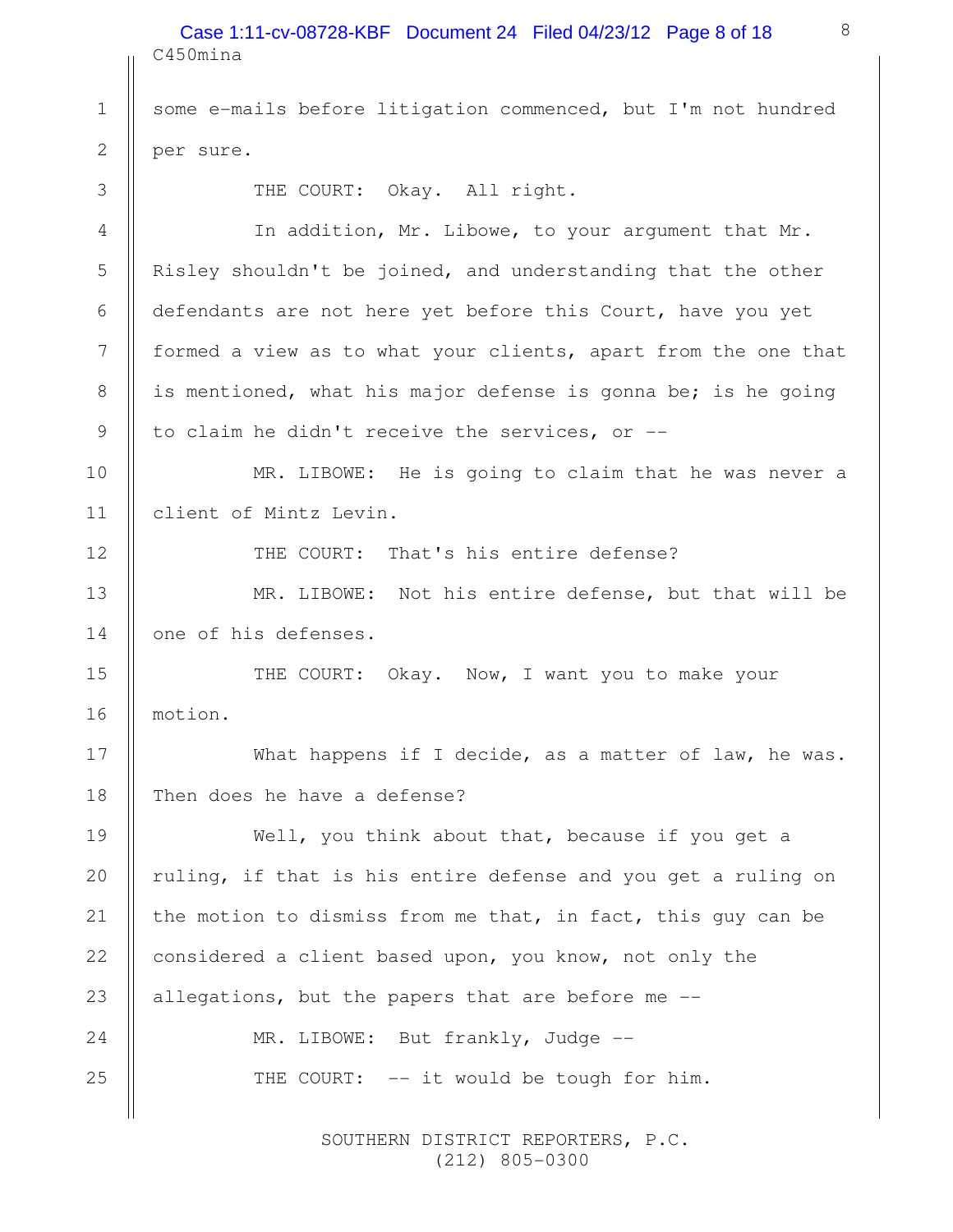### C450mina Case 1:11-cv-08728-KBF Document 24 Filed 04/23/12 Page 9 of 18

 1 MR. LIBOWE: -- in denying the motion to dismiss, you 2 || wouldn't necessarily be making a conclusion of law that he was  $3 \parallel a$  client. We would ask at that point for discovery, because 4  $\parallel$  that's an issue that, you know, we could certainly disprove 5 with evidence. 6 || THE COURT: Understood. Unless there is enough, with 7 || all of these attachments, for me to make that decision as a 8 | matter of the attachment, you know. 9 || MR. LIBOWE: Okay --10 || THE COURT: -- you can make your --11 || MR. LIBOWE: I would have to take it under advisement. 12 || THE COURT: You take it under advisement, you figure 13  $\parallel$  out what you want to do, but that's going to be his defense. 14 || MR. LIBOWE: That's gonna be at least one of his 15 | defenses; yes, your Honor. 16 || THE COURT: Do you know of any others right now? 17 || MR. LIBOWE: Certainly part of our motion is lack of 18 | personal jurisdiction over Mr. Risley, an individual citizen of 19 Canada, conducting no business individually with the State of 20 New York. 21 || THE COURT: Okay, but you're here. 22 || MR. LIBOWE: I am. But we haven't answered yet. 23 || THE COURT: You have appeared. 24 || MR. LIBOWE: I have appeared. But we have not -- we 25 | have not answered.

> SOUTHERN DISTRICT REPORTERS, P.C. (212) 805-0300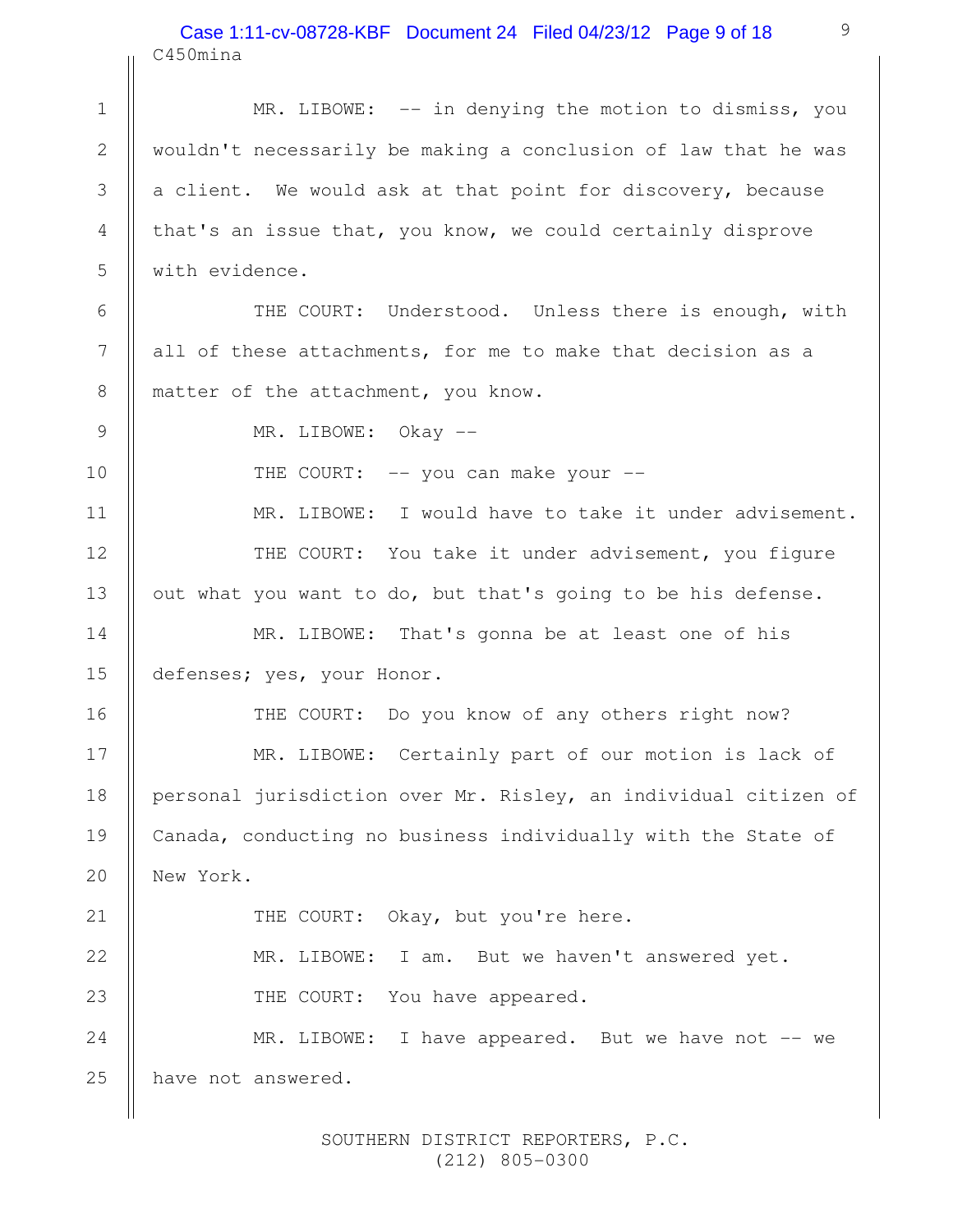### C450mina Case 1:11-cv-08728-KBF Document 24 Filed 04/23/12 Page 10 of 18

1 | THE COURT: Okay. All right, if that becomes an 2 || issue, then you'll need to take some  $-$  if it's something that  $3 \parallel$  is found not to, maybe take some discovery on that and get it 4  $\parallel$  resolved one way or the other. And it may be that what you 5  $\parallel$  will want to do is take Mr. Lawson's deposition very quickly, 6 | Mr. Khondker. Because if you take Mr. Lawson's deposition very 7 quickly, and he says -- personal jurisdiction deposition. And 8 | he says Mr. Risley, in fact, did directly authorize me to hire 9 || you, I have a number of conversations, he was the guy among 10 | others, along with Pinhol and everything else, that helps with 11 personal jurisdiction. But it also may help you with having 12 discussions with the group of defendants that you have got.

13 || MR. KHONDKER: We would like to receive our fees as 14 || quick as possible, so it's our intention to take these 15 | depositions as quickly as we can.

**THE COURT:** Yeah, and there may be other defenses that  $\parallel$  the defendants have that I'm not aware of. So I'm not 18 | suggesting necessarily that you are going to prevail on all 19 counts. I am trying to provide some direction as to ways in 20 which you folks could speed this along. Because if it turns  $\parallel$  out that the facts are along the lines of what they appear to  $\parallel$  be, which is a signed engagement letter, services provided.  $\parallel$  The bill was done very quickly, it was done within eight days  $\parallel$  of the close of the month -- several bills -- not objected to  $\parallel$  until much later. Payments made in the interim, the \$45,000

> SOUTHERN DISTRICT REPORTERS, P.C. (212) 805-0300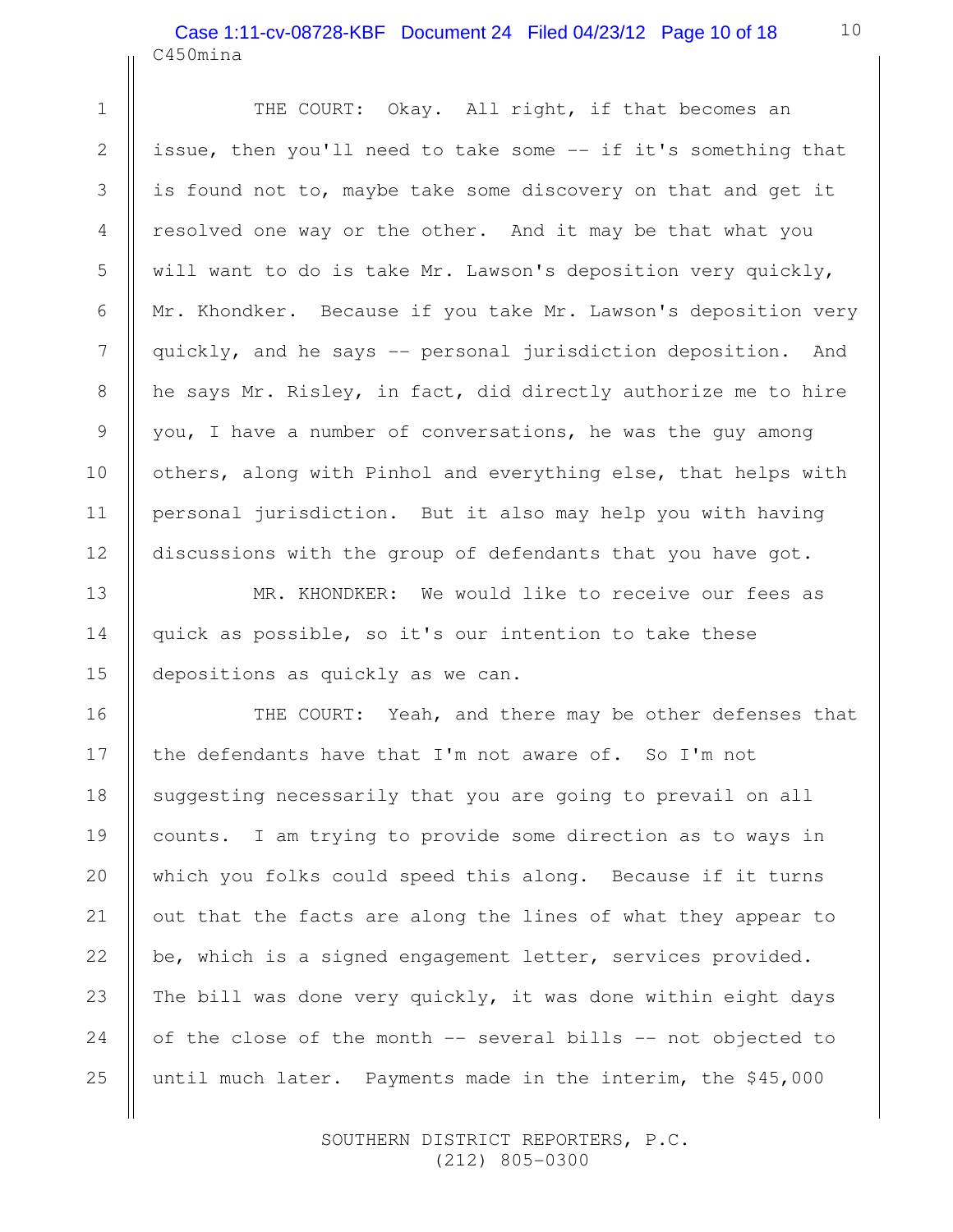# C450mina Case 1:11-cv-08728-KBF Document 24 Filed 04/23/12 Page 11 of 18

 1 payment I believe was made in November. Then it's gonna be 2  $\parallel$  tough to make an argument that either the services were not 3 | rendered or that they were so poorly provided that they didn't 4 || meet the minimum standards that would have been necessary to  $5$  | have paid the fees agreed to under the engagement letter. 6 | That's gonna be tough.

7 | MR. KHONDKER: Thank you, your Honor.

8 || THE COURT: So I say that because maybe you guys have 9 | another chat after you have taken Mr. Lawson's deposition.

10 || MR. LIBOWE: I would point out, Judge, with respect to 11 | Mr. Lawson, we submitted a letter from Mr. Lawson that was 12 | appended to our motion to dismiss. And he says that Risley had 13 || nothing to do with the retention of Mintz Levin, so there is 14  $\parallel$  really no reason to believe he would testify otherwise at 15 | deposition. Obviously, if they take that deposition, they 16 | would have that opportunity.

17 || THE COURT: Saying they didn't have anything to do 18 | with the selection --

19 **MR. LIBOWE:** With the selection or retention.

20 || THE COURT: Well, then, it may well be that he was not 21  $\parallel$  the guy -- he wasn't the guy who -- I mean Risley was not guy 22 who signed. Risley may have been the guy who directed Lawson. 23  $\parallel$  Lawson was the guy who met with Mintz Levin.

24  $\parallel$  This is all to be determined. I'm just saying there 25  $\parallel$  are facts to be determined, and good reason for you folks to

> SOUTHERN DISTRICT REPORTERS, P.C. (212) 805-0300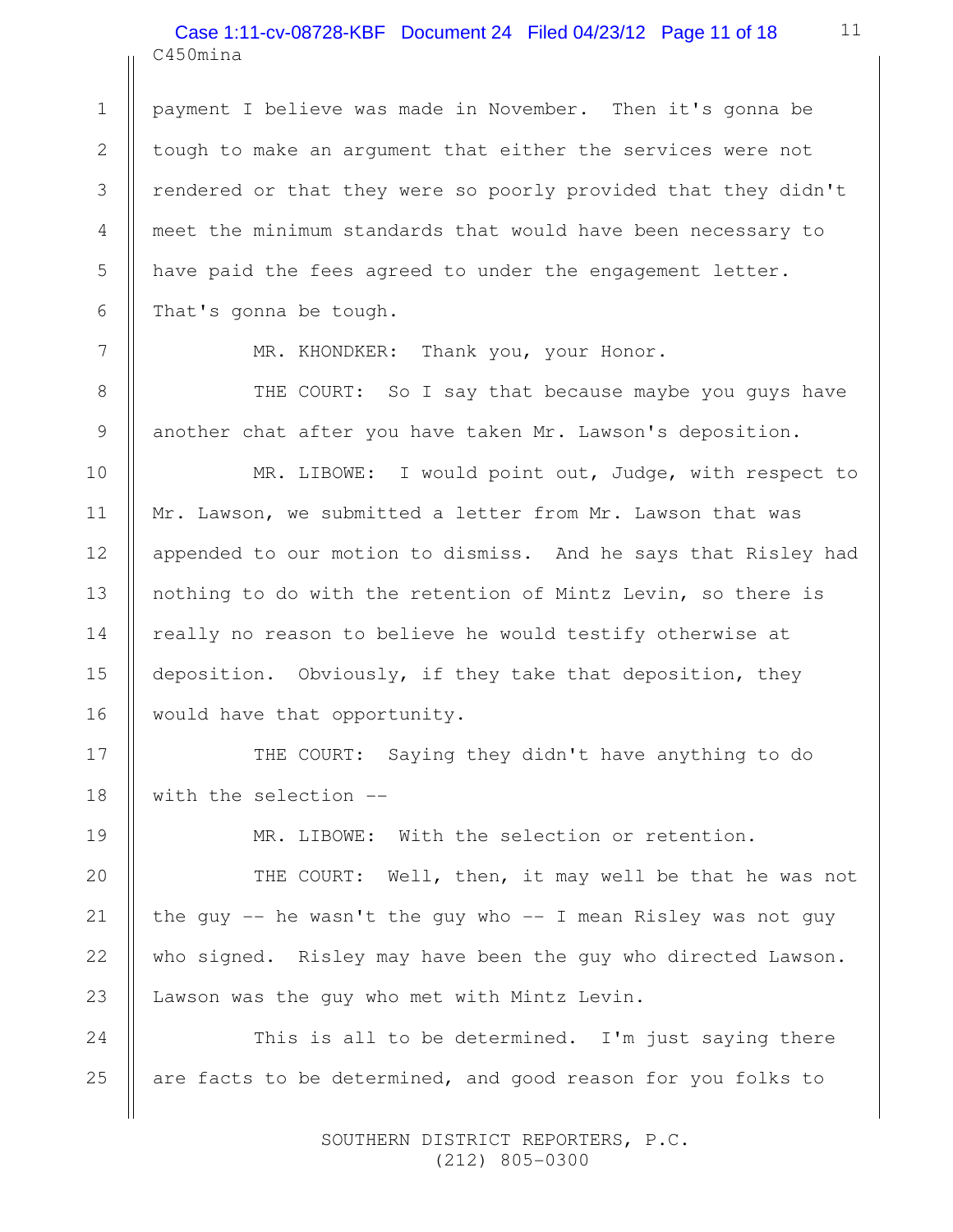C450mina Case 1:11-cv-08728-KBF Document 24 Filed 04/23/12 Page 12 of 18 12

1 | keep the line of communications open.

2 || I will entertain whatever motions you want to bring, 3 Mr. Libowe. And I will, you know, review them, personal 4 | jurisdiction or otherwise. And you get your people, the other 5 || folks served, so we've got an entire group of defendants here 6  $\parallel$  all at once.

7 | MR. KHONDKER: Yes, your Honor.

8 || THE COURT: How long do you think that's gonna take? 9 || MR. KHONDKER: I am hoping that they will waive 10 Service of summons, at least two of those defendants, within a 11 matter of days. And, obviously, they have up to 60 days, I 12 | think, to make that decision.

13 || Is that just a hope you have, or do you have any 14 | reason to believe that?

15 || MR. KHONDKER: I don't have any reason to believe that 16 | they will do so.

17 || THE COURT: You know, I can't bet, but I would bet you 18  $\parallel$  a nickel, if I could bet, that there is no way they would 19 || waive, if you don't have any reason they would waive, not with 20  $\parallel$  Mr. Risley taking the position he has taken.

21 MR. KHONDKER: I don't believe they will. Like I  $\parallel$  said, I'm hopeful. The one very difficult thing is that all of  $\parallel$  the rest of his defendants are located elsewhere. In the  $\parallel$  instance of BSL, BSI, CFFI, and EEF, these are companies that  $\parallel$  are organized and operate in places like Lichtenstein and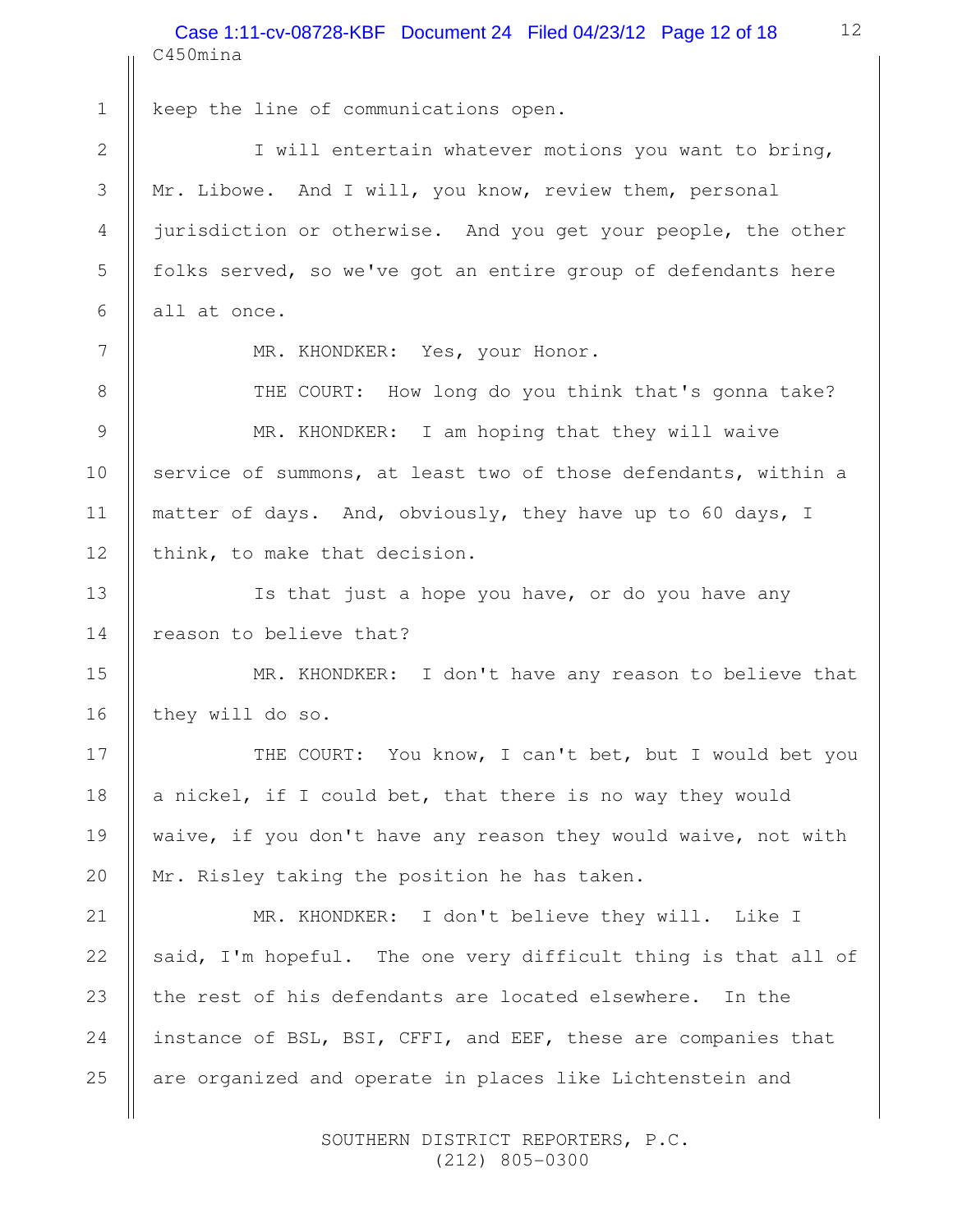#### C450mina Case 1:11-cv-08728-KBF Document 24 Filed 04/23/12 Page 13 of 18

 1 Luxembourg. And, frankly, difficult to track down. So you 2 || know we want to do our best to attempt to locate them and serve  $3 \parallel$  them and get them in the case as quickly as we can.

4 || THE COURT: Okay. And if it turns out that Mr. Lawson  $5 \parallel$  is the one you should be going after, you should consider 6 | whatever you need to consider there.

7 | MR. KHONDKER: Sure.

8 || THE COURT: Now, let's keep your close of fact 9 discovery, but let's -- what kind of expert -- I know you guys 10 | don't think -- you haven't decided yet.

11 || MR. LIBOWE: Before we get to that, I would like to 12 make one additional point, if the Court doesn't mind.

13 || THE COURT: Certainly. Go ahead.

14 || MR. LIBOWE: With all of these other defendants out 15 || there, and with this kind of loose timetable of when they are 16  $\parallel$  going to be served, entering a discovery schedule at this point 17 | is immensely premature.

18 || THE COURT: Not as to Mr. Risley.

19 MR. LIBOWE: Then we're going to have two tracks of 20 | discovery.

21 || THE COURT: No, we'll get them on track. Because I'm 22 || not convinced that these people are ever gonna be served. You 23  $\parallel$  may be the only one. So what I'll do is I'll make my decision 24 on personal jurisdiction and on other grounds. But we have  $25$   $\parallel$  you. And these other folks are in Lichtenstein and Timbuktu.

> SOUTHERN DISTRICT REPORTERS, P.C. (212) 805-0300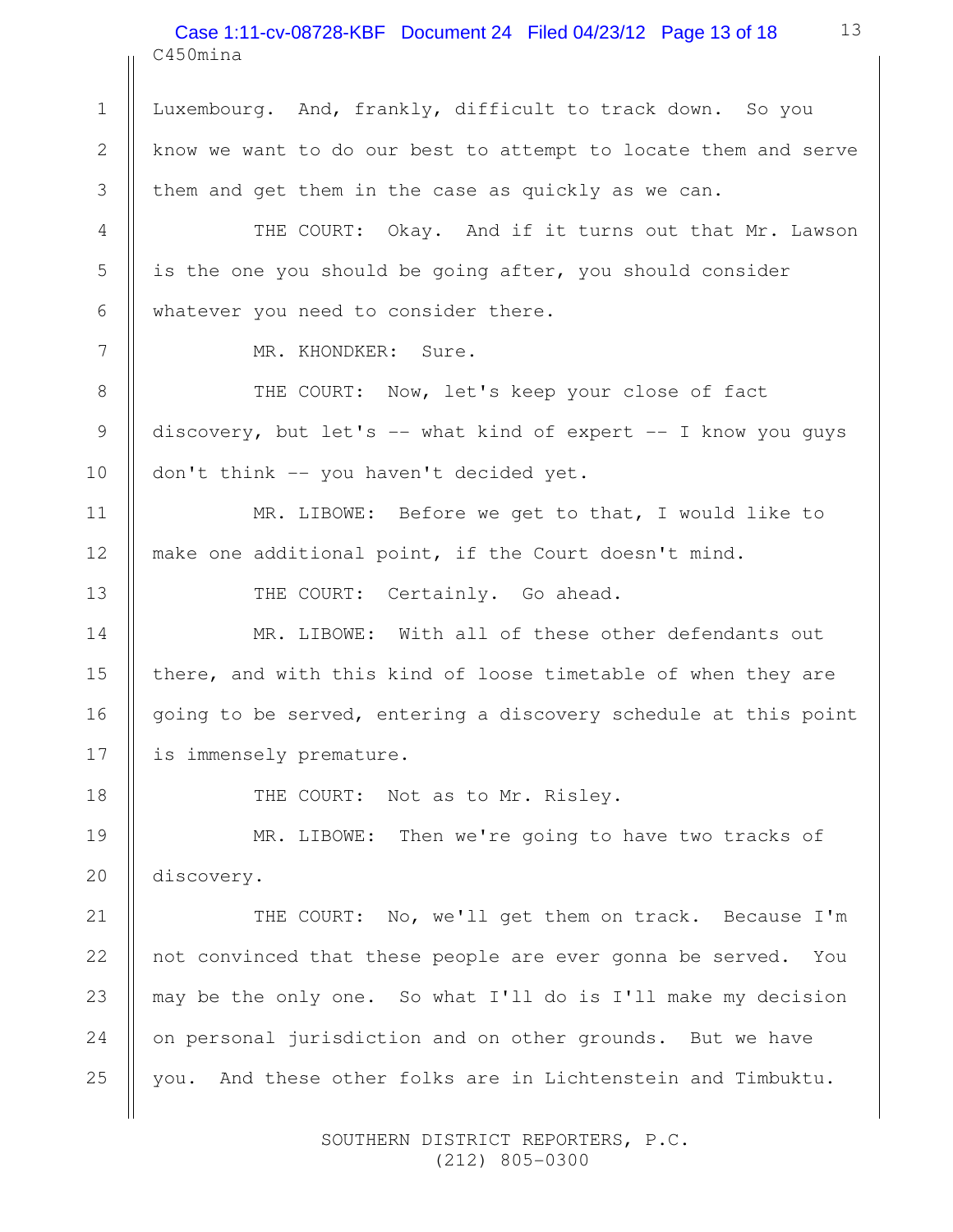C450mina Case 1:11-cv-08728-KBF Document 24 Filed 04/23/12 Page 14 of 18

1 So, sufficient under the day. That can take us 6 months. And 2 || we don't want to wait.

3 || So we'll proceed to pace, we'll catch them up. It's 4  $\parallel$  gonna be a limited record, consists of some bills, engagement 5 | letters, and deposition testimony as to whether or not who 6 | hired whom, and whether the services were in fact provided. It 7 || will take you about two and a half weeks to do discovery once 8 | you put your mind to it.

9 || So let's do -- you have got your close of fact 10 discovery August 3. We'll keep that because of these other 11 defendants, otherwise we would have moved it up. We'll knock 12 | out your expert discovery, because I can't believe you're gonna 13 || need any. If you decide you need some, let me know and we'll 14 | build in something.

15 || The JPTO, it would be due, then, August 17. And the 16 || trial would be September 17, Joe?

17 || THE CLERK: My calendar just crashed.

18 || THE COURT: Your calendar crashed.

19 We'll put it out in an order. And we'll give you the 20  $\parallel$  day of the week. But it would be in September.

21 | Now, this may well be something which, for one reason  $\parallel$  or the other, either gets resolved and you're out, Mr. Risley,  $\parallel$  and there are no other defendants before the Court, and so they  $\parallel$  have  $-$  they no longer have a case, because they can't serve  $\parallel$  anybody. Or, it may be the kind of case where we have got

> SOUTHERN DISTRICT REPORTERS, P.C. (212) 805-0300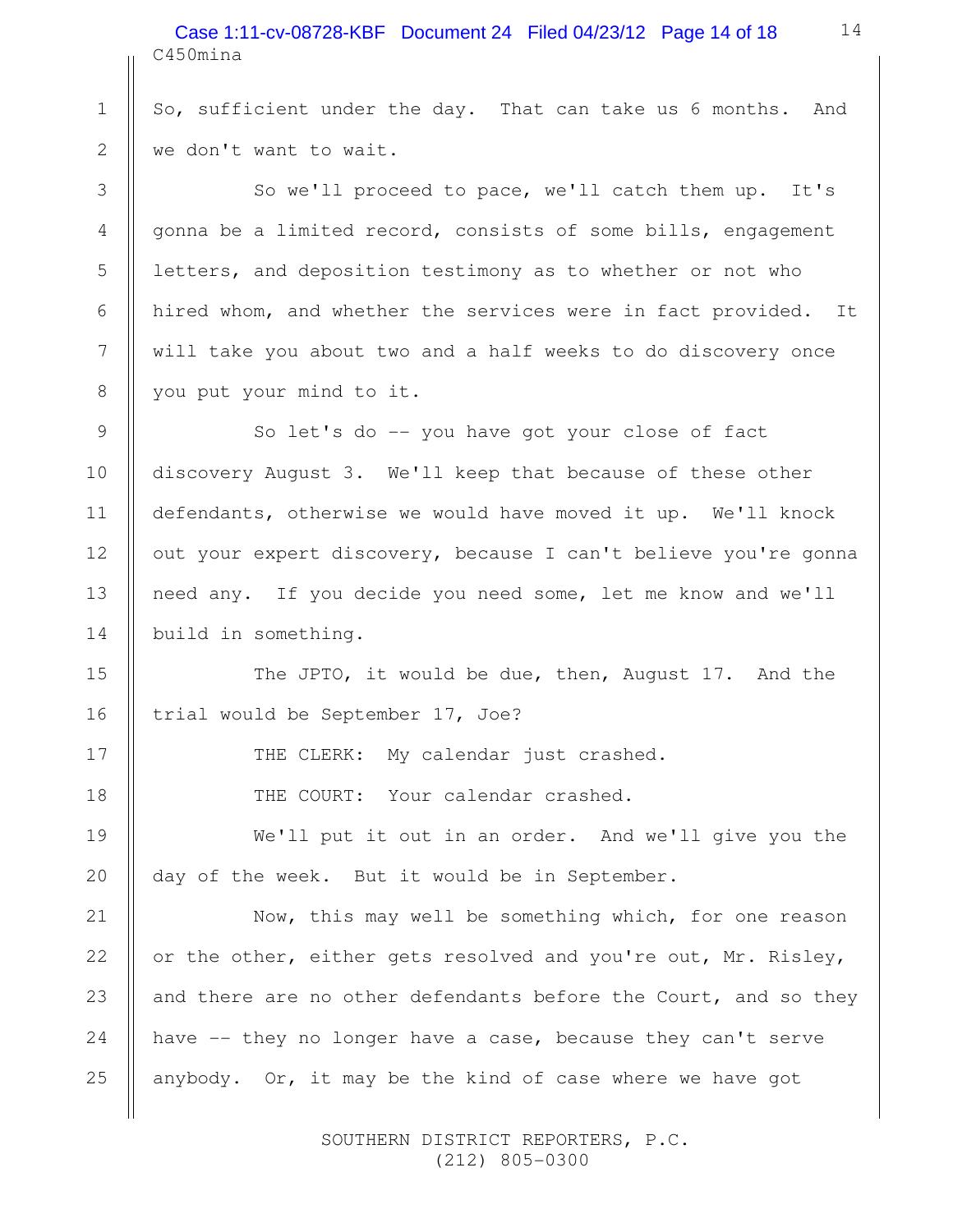#### C450mina Case 1:11-cv-08728-KBF Document 24 Filed 04/23/12 Page 15 of 18

 1 multiple defendants, but we're dealing with a relatively 2 discrete record. And we can resolve it in summary judgment.

3 || So what I'm going to do is set down a conference right 4  $\parallel$  after the close of fact discovery, where we're gonna talk about 5 whether or not you folks are going to be giving me summary 6  $\parallel$  judgment motions on August 17, or going to be giving me a JPTO 7 | on August 17.

8 || MR. LIBOWE: Your Honor, with respect to fact 9 discovery, just another thing I would like to advise the Court 10  $\parallel$  of, if I may?

11 | THE COURT: Yes.

12 || MR. LIBOWE: As Mr. Risley is a resident of Canada, we 13 would hope that some sort of provision could be made so that he 14 | wouldn't have to travel to New York to be deposed. We would 15 || ask that plaintiff be flexible in considering potentially a 16 || visual conference or telephone conference to the extent that 17 | discovery does go forward.

18 || THE COURT: Yeah, I would ask that plaintiff consider 19 it very seriously, and in good faith. I just earlier today was 20 describing to some parties how there is now technology which 21 | allows a camera to see the entire room. You can have two 22  $\parallel$  cameras; one where the lawyers can watch the entire room, 23 || another camera that is actually trained on the face of the 24 deponent. That way you can see there aren't hand signals going 25  $\parallel$  on, because people are always worried about people holding up

> SOUTHERN DISTRICT REPORTERS, P.C. (212) 805-0300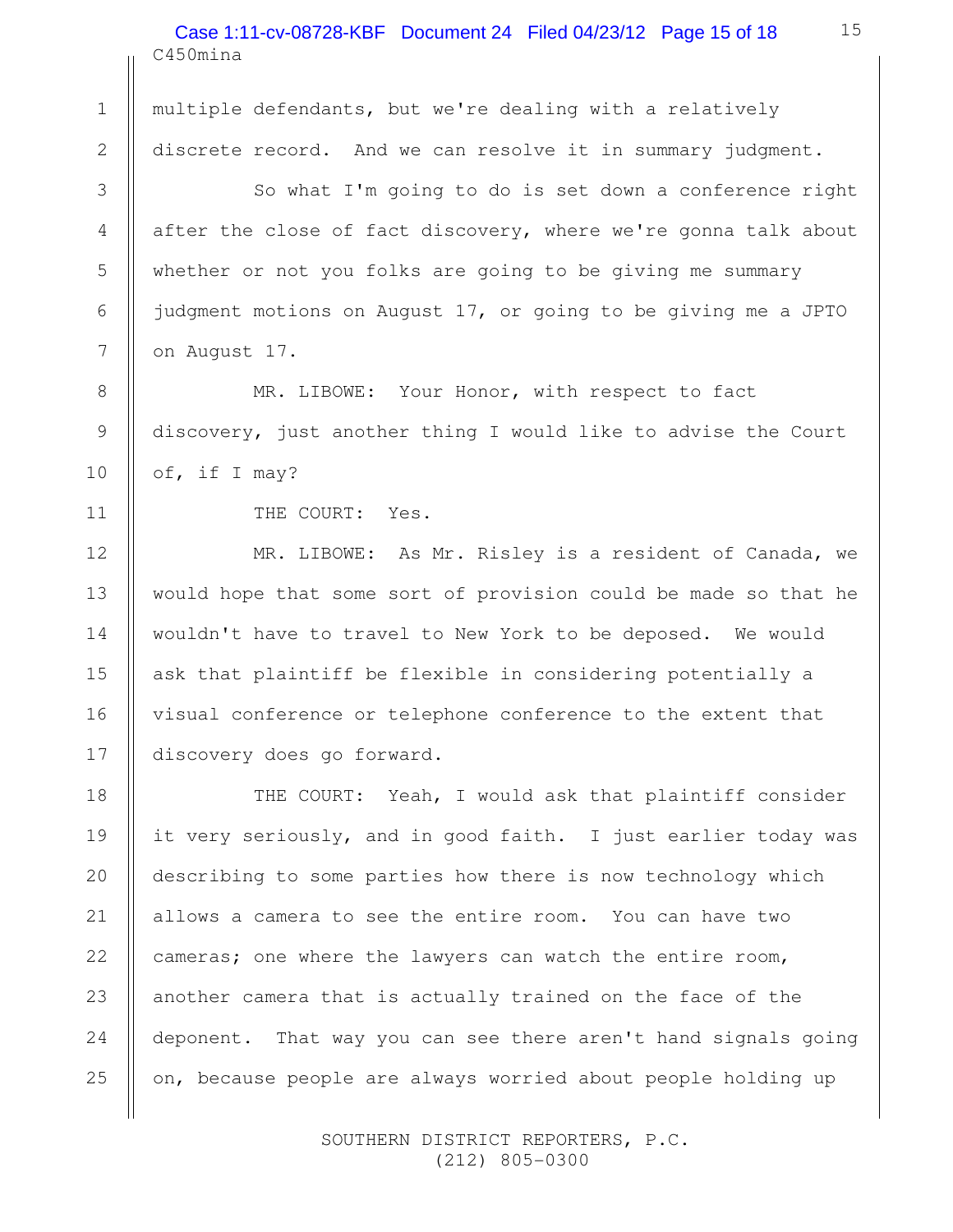### C450mina Case 1:11-cv-08728-KBF Document 24 Filed 04/23/12 Page 16 of 18

1  $\parallel$  signs saying say yes, no, I don't know. And you can prevent 2 | that. And, also, the technology does allow for there to be no 3 delay. So with the appropriate facilities, it is doable. I 4 | leave the logistic and ultimate decision up to the negotiation 5 | between the parties. But I would like you to consider it in 6  $\parallel$  good faith, have the plaintiffs consider it in good faith.

 7 MR. KHONDKER: Plaintiff will do so, your Honor. 8 || MR. LIBOWE: Thank you.

9 || THE CLERK: Okay. So we'll put out an order that will 10  $\parallel$  set forth the dates, as I have just discussed them. Because my 11 deputy's calendar is down, we won't tell you right now what the 12 date for the next conference is. But it will be right after 13 August 3rd, or just before August 3rd. Because we'll know 14 | exactly sort of whether we're looking at summary judgment at 15  $\parallel$  that point or not.

16 || The Rand, again, if it turns out that you don't serve, we 17 don't see notices of appearance show up on the docket, we'll 18 | probably pull this schedule in and make it tighter. If it 19 | turns out that by, I don't know, June, you haven't or  $-$  how 20 || much time do they have?

21 || THE CLERK: They still have 120 days from the 22  $\parallel$  amendment, which was this week. That gets us basically to 23  $\parallel$  August, I think.

24 || THE COURT: Serve lickety split. 25 || MR. KHONDKER: I understand, your Honor. We'll try to

> SOUTHERN DISTRICT REPORTERS, P.C. (212) 805-0300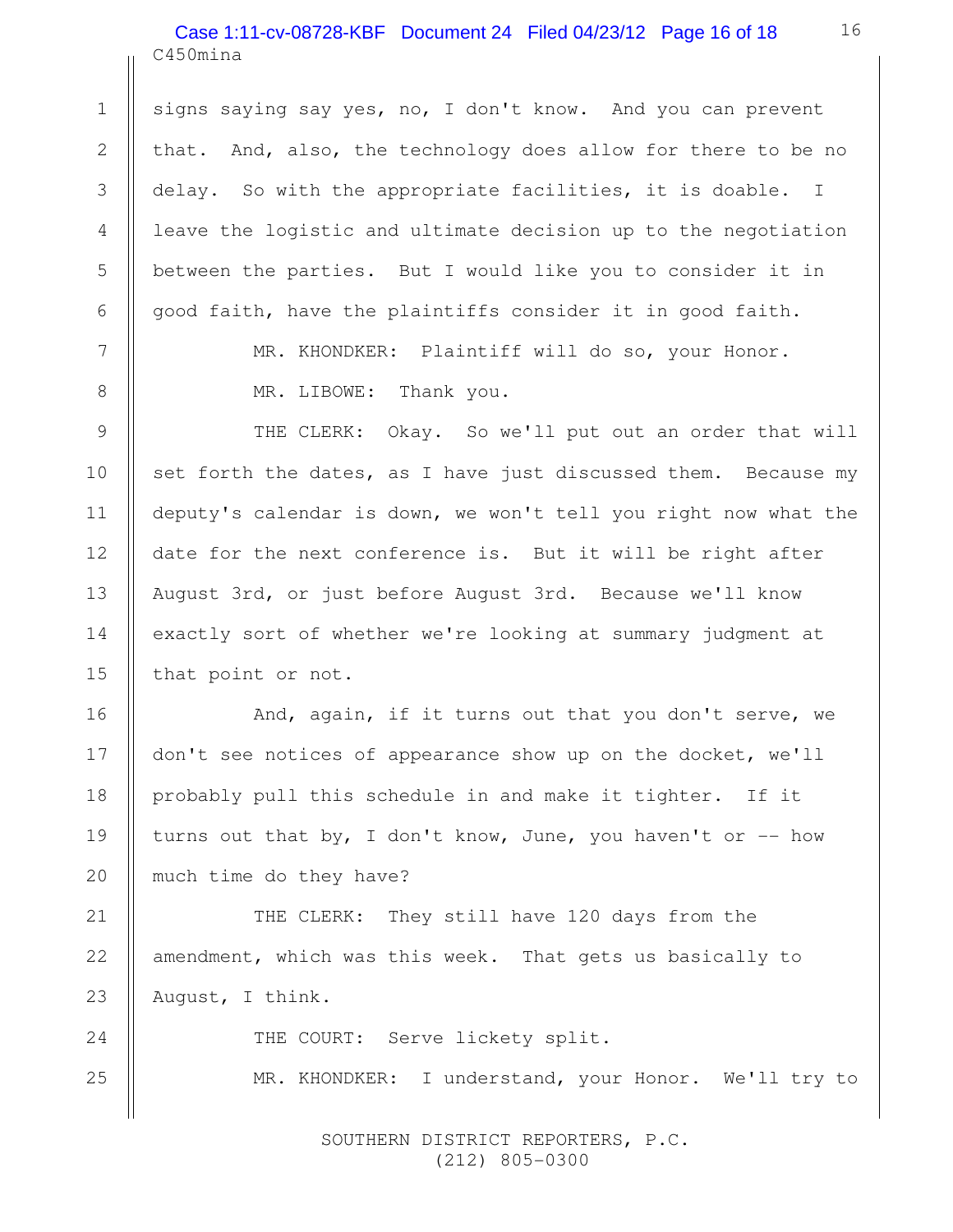C450mina 17 1 | do so. But do we have the 120 days to serve them or? 2 || THE COURT: I mean you do your own analysis of what  $3$  | the rules give you on the amended complaint. 4 || MR. KHONDKER: Yeah. 5 || THE COURT: I would have to look it up. 6 MR. KHONDKER: That's our position, is that we have 7 | that much time, but I didn't want to walk away  $-$ 8 || THE COURT: Yeah. 9 | MR. KHONDKER: -- being unclear about that. 10 || THE COURT: Well, no, just -- I don't -- without 11 looking it up, I don't know what the rules provide. And if the 12 | rules provide for less, then I would take it as an application 13 || for more. And I don't know what I would do with that. So I 14 Want you to do it as quickly as possible. In fact, why don't 15 || you do this, by June 1 write me a letter that tells me what the 16 || status is of service. 17 || Okay, so if we don't have notices of appearance 18 | popping up on our ECF, we'll know where you stand. 19 || MR. KHONDKER: Yes, your Honor. 20 || THE COURT: Okay. All right. 21 | Okay. And Mr. Libowe, you will make whatever motions 22  $\parallel$  you deem appropriate. I will then deal with them also very 23  $\parallel$  quickly. 24 **Mr.** Khondker, don't think of expanding, too far, your 25  $\parallel$  schedule. So just try to respond as quickly as you can. If Case 1:11-cv-08728-KBF Document 24 Filed 04/23/12 Page 17 of 18